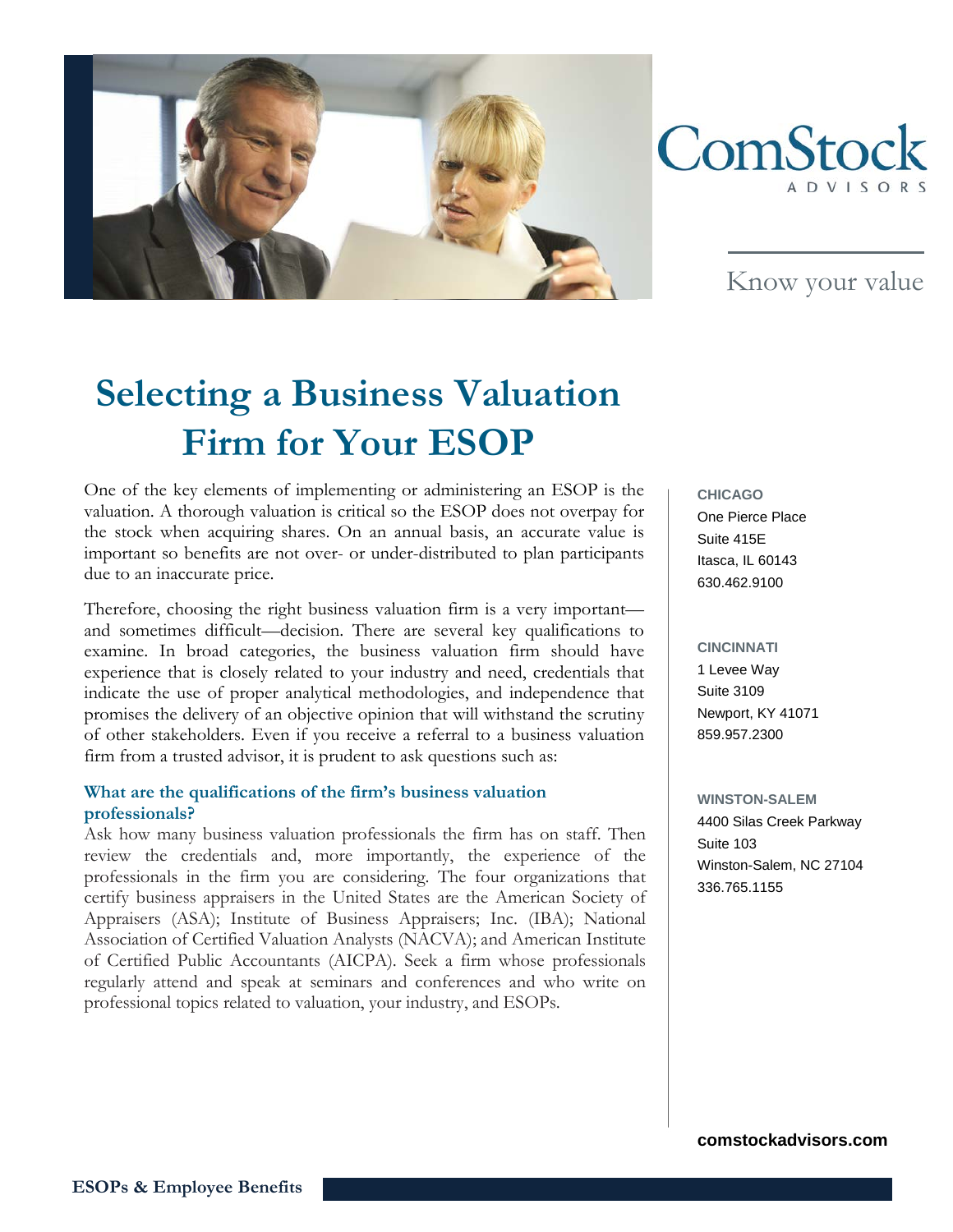#### **What is the firm's ESOP experience?**

A successful ESOP requires a strong team of advisors, and your appraiser should be active in the ESOP community, including participation in The ESOP Association and the National Center for Employee Ownership.

Ask the firm who its ESOP team is and how many ESOP valuations it performs each year. Also ask what type of ESOP assignments it has performed, which may include annual valuations; peer reviews; feasibility studies and fairness opinions related to the implementation of plans; and valuations, consulting and fairness opinions related to the termination of plans (which often coincides with the sale of the sponsor company).

While the standard of value for ESOP valuations is fair market value, there are issues that are specific to ESOP-owned companies. Some examples include the put right, repurchase obligation, ESOP loan, level of control exerted by the trustee, tax affecting, and issues related to fairness that protect the ESOP participants. The appraiser should be experienced with ESOP appraisals and able to comment on the impact of these issues on value.

Consequences of not addressing these issues appropriately can range from a simple error that can be corrected to a prohibited transaction.

#### **What is the firm's experience with the Department of Labor?**

If a valuation firm regularly performs work on behalf of ESOPs, then it will likely have clients who have been audited by the Department of Labor (DOL). It is appropriate to ask the firm how its valuations have been viewed by the DOL. On the other hand, the firm may have experience working for the DOL or working to resolve issues with ESOP plans that the DOL has criticized.

#### **How does the firm's industry experience relate to your challenge?**

Look for significant experience within the industry, as well as with the type of challenge and engagement you are facing. Beware of an appraiser who incorrectly applies "rules of thumb" from one industry to another.

#### **What is the firm's internal review process?**

Because the business valuation field is a highly dynamic one that requires constant reevaluation of methodologies and protocols, it is difficult for any one practitioner to be up-to-date on every rule change and nuance. Therefore, a firm that uses a team and peer review approach is more likely to consistently produce a better product than an individual working alone. Ideally, there is a formalized, effective, and efficient internal review process.

#### **How does the firm approach valuation?**

There are three broad approaches to value—the income approach, the market approach, and the asset approach— and multiple methods within each approach. The appraiser should consider all of the approaches and methods and then apply the ones that are appropriate to your company and situation. Ideally, more than one approach will be applied, which gives greater validity to the ultimate value conclusion. Be wary of appraisers who apply only one method.

#### **What elements are contained in the firm's valuation report?**

Look for a firm that provides a full narrative report, along with appropriate exhibits to substantiate the information used to arrive at the valuation opinion. The report should document the analysis of the company, its financial condition, valuation methods used, and rationale for any discounts or premiums applied. A complete report will better evidence that the ESOP trustee has done its job in ensuring that the analysis of the value was performed competently. The report should address the issues specified by USPAP, Revenue Ruling 59-60, Section  $401(a)(28)(C)$  of the U.S. Internal Revenue Code and proposed regulation 29 CFR 2510.3- 18(b) of the U.S. Department of Labor.

#### **What data resources does the firm have access to?**

A quality valuation is supported by quality data. Some data resources are fairly expensive and a part-time appraiser may not be able to justify the cost. Look for a valuation firm that—in addition to using government sources—also has access to current powerful information resources such as CapitalIQ, Compustat, Edgar Online, Ibbotson, Pratt's Stats, and other proprietary databases.